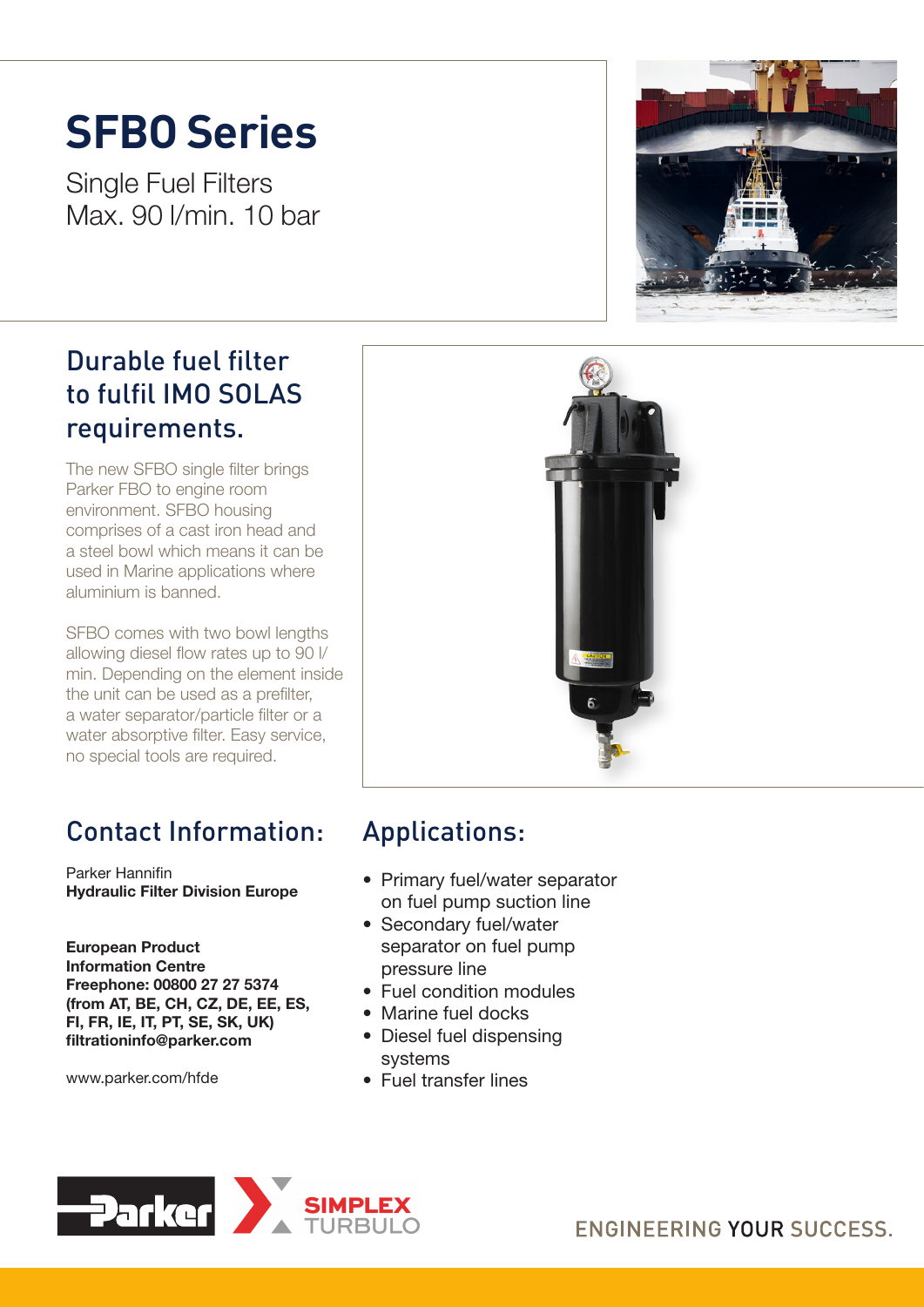#### **Specification**

#### **Single filter:**

In-line assembly with connections on both right-hand side and left-hand side (plugged). Manual vent and drain valves.

#### **Maximum operating pressure:** 10 bar

#### **Connections:**

Threaded ports G1, NPT 1" and M33 x 2.

Connections on both sides of the housing. Left-hand side (LHS) connection plugged with steel plugs.

#### **Seal material:**

Fluoroelastomer

#### **Operating temperature:**

0°C...+60°C, for other temperatures consult Parker Filtration.

#### **Housing material:**

Head material cast iron, bowl material steel.

#### **Weight:**

18,5 kg / 20 kg

#### **Nominal flow rate (3 cSt):**

SFBO-10: 70 l/min (4.2 m3/h) SFBO-14: 90 l/min (5.4 m3/h)

#### **Bypass valve:**

### No bypass

**Indicators:**

No indicator is standard. As option there is a vacuum gauge with yellow starting from -24 kPa (-0.24 bar) and red from -34 kPa (-0,34 bar) and differential pressure indicator with red from -34 kPa (-0,34 bar). Options on water level in the bowl detection are a sight glass or an electric water level probe.

#### **Filter elements:**

Filter separator elements with micron ratings 1 μm, 5 μm, 10 μm and 25 μm remove water and contaminants from fuel. Other types of FBO elements are available, see replacement element table on the following page.

#### **Fluid compatibility:**

Suitable for use with diesel fuel, jet fuel, gasoline, kerosene, JP4, JP5 and JP8.





| <b>SFBO</b> |     |     |        |
|-------------|-----|-----|--------|
| <b>Bowl</b> | A   | R   | Weight |
| 10"         | 582 | 525 | 18,5   |
| 14"         | 684 | 62. | 20     |

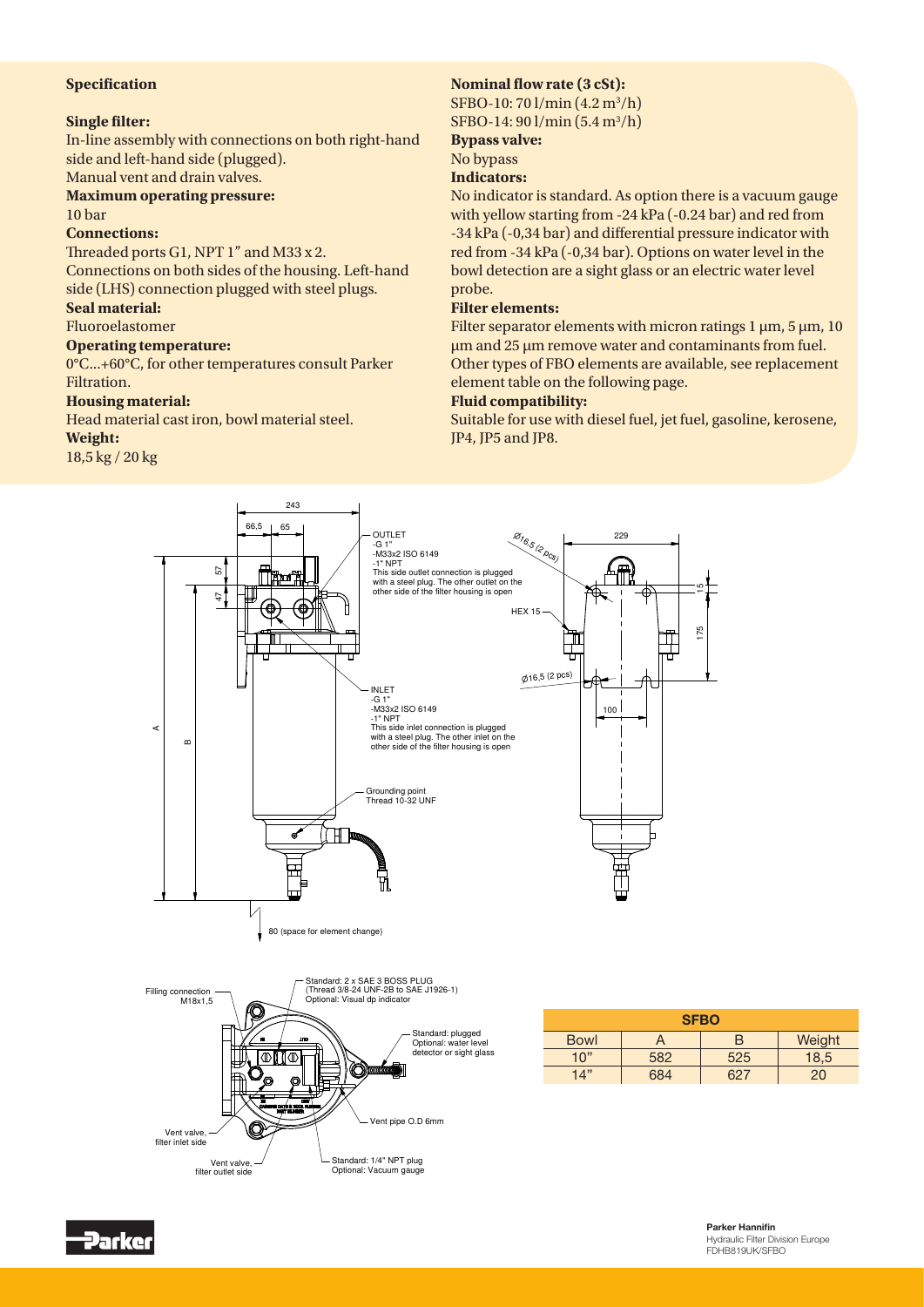### **Pruduct Description for SFBO**

#### **Complete Filter:**



| Table 1            |             |  |  |  |
|--------------------|-------------|--|--|--|
| <b>FILTER TYPE</b> |             |  |  |  |
| <b>Model</b>       | <b>CODE</b> |  |  |  |
| Single filter      | <b>SFBO</b> |  |  |  |

#### Table 2

| <b>FILTER SIZE</b>    |             |  |  |  |
|-----------------------|-------------|--|--|--|
| <b>Element length</b> | <b>CODE</b> |  |  |  |
| Length 10"            | 10          |  |  |  |
| Length 14"            | 14          |  |  |  |

#### Table 3

| <b>MICRON RATING</b>            |             |  |  |  |
|---------------------------------|-------------|--|--|--|
| <b>Filter separator element</b> | <b>CODE</b> |  |  |  |
| Rating 1 µm                     | 01FS        |  |  |  |
| Rating 5 µm                     | 05FS        |  |  |  |
| Rating 10 µm                    | 10FS        |  |  |  |
| Rating 25 µm                    | <b>25FS</b> |  |  |  |

#### Table 4

| <b>SEAL TYPE</b> |             |
|------------------|-------------|
| Seal material    | <b>CODE</b> |
| Fluoroelastomer  |             |

#### Table 5 **INDICATORS** Options CODE Indicator port plugged P Vacum gauge in outlet side  $\uparrow$   $\qquad \qquad$   $\qquad \qquad$   $\qquad \qquad$   $\qquad \qquad$   $\qquad \qquad$   $\qquad \qquad$ Differential pressure indicator \*) **D**

Table 6 \*) If both options are selected, please add the codes in order listed above.

| <b>INDICATOR SETTING</b> |             |  |  |
|--------------------------|-------------|--|--|
| <b>Options</b>           | <b>CODE</b> |  |  |
| No indicator             |             |  |  |
| $1,0$ bar (15 psi)       |             |  |  |

Table 7

| <b>FILTER CONNECTIONS</b>     |                 |  |  |  |
|-------------------------------|-----------------|--|--|--|
| Port size                     | <b>CODE</b>     |  |  |  |
| Threaded ports G1 on RHS      | G <sub>16</sub> |  |  |  |
| Threaded ports NPT 1" on RHS  | N <sub>16</sub> |  |  |  |
| Threaded ports M33 x 2 on RHS | M33             |  |  |  |

Connections on LHS plugged with a steel plugs.

| Table 8                   |             |
|---------------------------|-------------|
| <b>OPTIONS</b>            |             |
| <b>Options</b>            | <b>CODE</b> |
| Standard                  |             |
| Sight level glass in bowl | <b>SG</b>   |
| Water level probe in bowl | <b>WP</b>   |

If several options are selected, please add the codes in order listed above.

| Max flow rate (I/m) with diesel<br>fuel 3 cSt | 1 micron | 5 micron | 10 micron   | 25 micron   |
|-----------------------------------------------|----------|----------|-------------|-------------|
| <b>SFBO-10</b>                                | 01FS     | 05FS     | <b>10FS</b> | <b>25SF</b> |
| Vacuum side<br>Pressure side                  | 15<br>20 | 25<br>35 | 45<br>70    | 45<br>70    |
| <b>SFBO-14</b>                                | 01FS     | 05FS     | 10FS        | <b>25FS</b> |
| Vacuum side<br>Pressure side                  | 20<br>30 | 30<br>45 | 60<br>90    | 60<br>90    |

All FBO elements fit in SFBO filter. Check the suitable replacement element from this table.

| <b>Element</b> | <b>Micron</b> | <b>Filter Separator</b> | <b>Pre-Filter</b> | <b>Water Absorber</b> |
|----------------|---------------|-------------------------|-------------------|-----------------------|
| <b>FBO-10</b>  |               | FBO 60327               | FBO 60330         | FBO 60333             |
|                | 5             | FBO 60328               | FBO 60331         | FBO 60334             |
|                | 10            | FBO 60353               | FBO 60354         | FBO 60355             |
|                | 25            | FBO 60329               | FBO 60332         | FBO 60335             |
| <b>FBO-14</b>  |               | FBO 60336               | FBO 60339         | FBO 60342             |
|                | 5             | FBO 60337               | FBO 60340         | FBO 60343             |
|                | 10            | FBO 60356               | FBO 60357         | FBO 60358             |
|                | 25            | FBO 60338               | FBO 60341         | FBO 60344             |